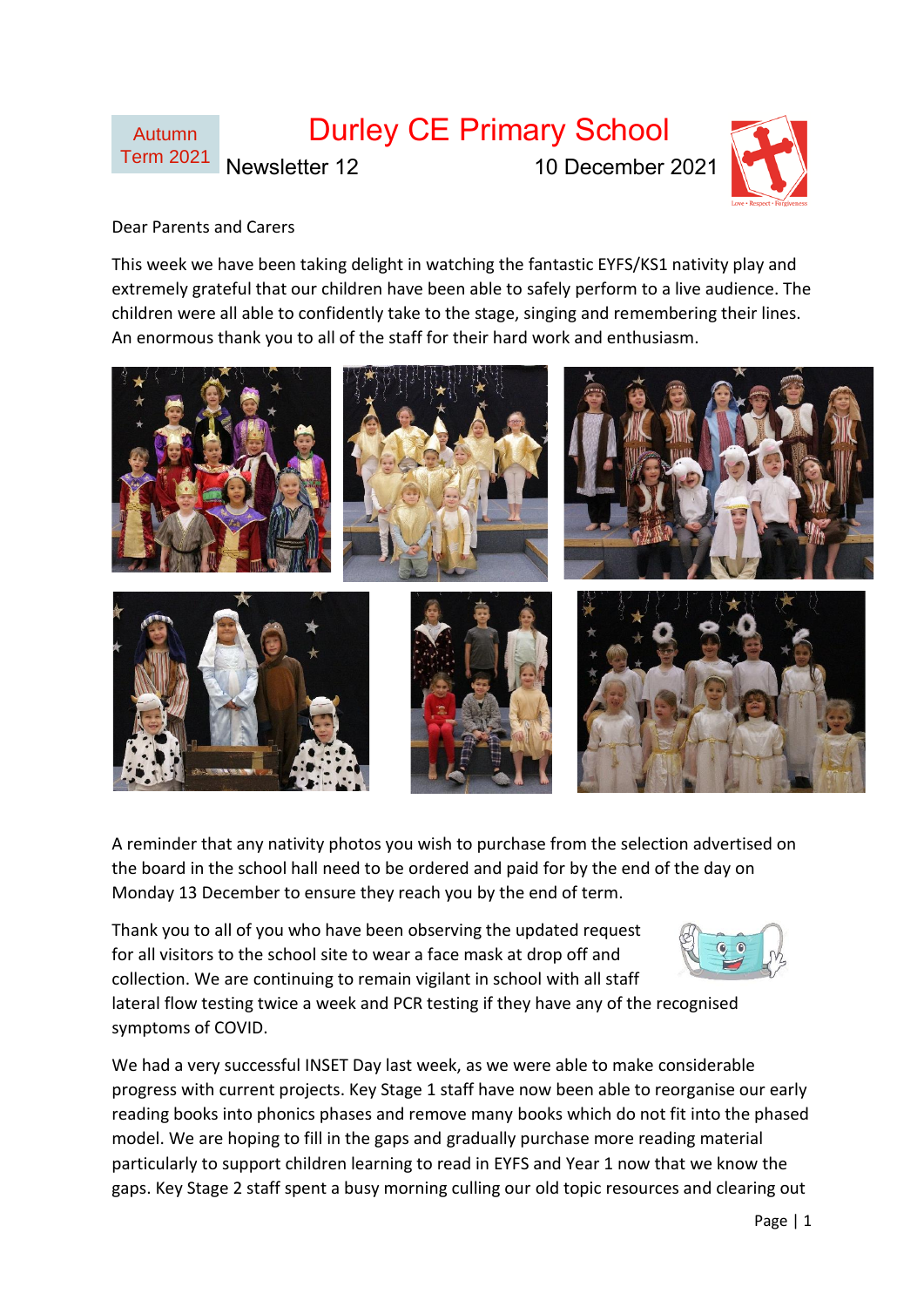the disused IT suite as we would like to extend our current library and make it a more useable space for learning. Governors and staff spent time during the day working together on designs for the school playground to more effectively support the school curriculum.

## **Church Colour by Numbers**

Holy Cross Church, Durley have designed a wonderful Christmas activity for the children to complete over Christmas holiday. They are currently selling pictures of Holy Cross Church as a colour by numbers pack complete with crayons (metallic or watercolour) for £3.00. Please notify the school office or Gill (01489 860587) if you would like to purchase one.

## **DSA**

Sadly, our DSA Chair Naomi Onisemo will be stepping down from the Durley School Association at the end of this term and will be hugely missed by the team for her energy, fundraising and creative ideas. The committee will not only be losing its chair but Secretary Heidi Hedges-Edginton who has done a fantastic job on the committee over the past twelve months. I am sure you would all like to join me in thanking them both.

Next year (2022) will be an important year in the school's history as we will be commemorating our 150 year birthday. We are also keeping our fingers crossed that we will be able to hold a summer fayre on the school field in July, so we will need a big committee of volunteers to help us bring together these two events. I will be writing to you in the New Year looking for support and ideas.

# **Children's Christmas Fayre**



An enormous thank you to everyone who has donated to our Children's Christmas Fayre. It has been a huge success raising over £1000 and enjoyed by all of the children running the stalls and taking part.

### **Reminders**



The children's Christmas **posting box** is open for delivery until Thursday 16 December. Please ensure your cards are named with the child's first and last name as well as their class.

The children will be having their **Christmas parties** on the afternoon of Tuesday 14 December. Please could your child bring their own named plate of food on a disposable plate which he/she can eat later in the afternoon. If you need a disposable plate, please either ask your child's class teacher or email the school office by Monday 13 December. Please ensure any change of clothing is brought in a named bag also.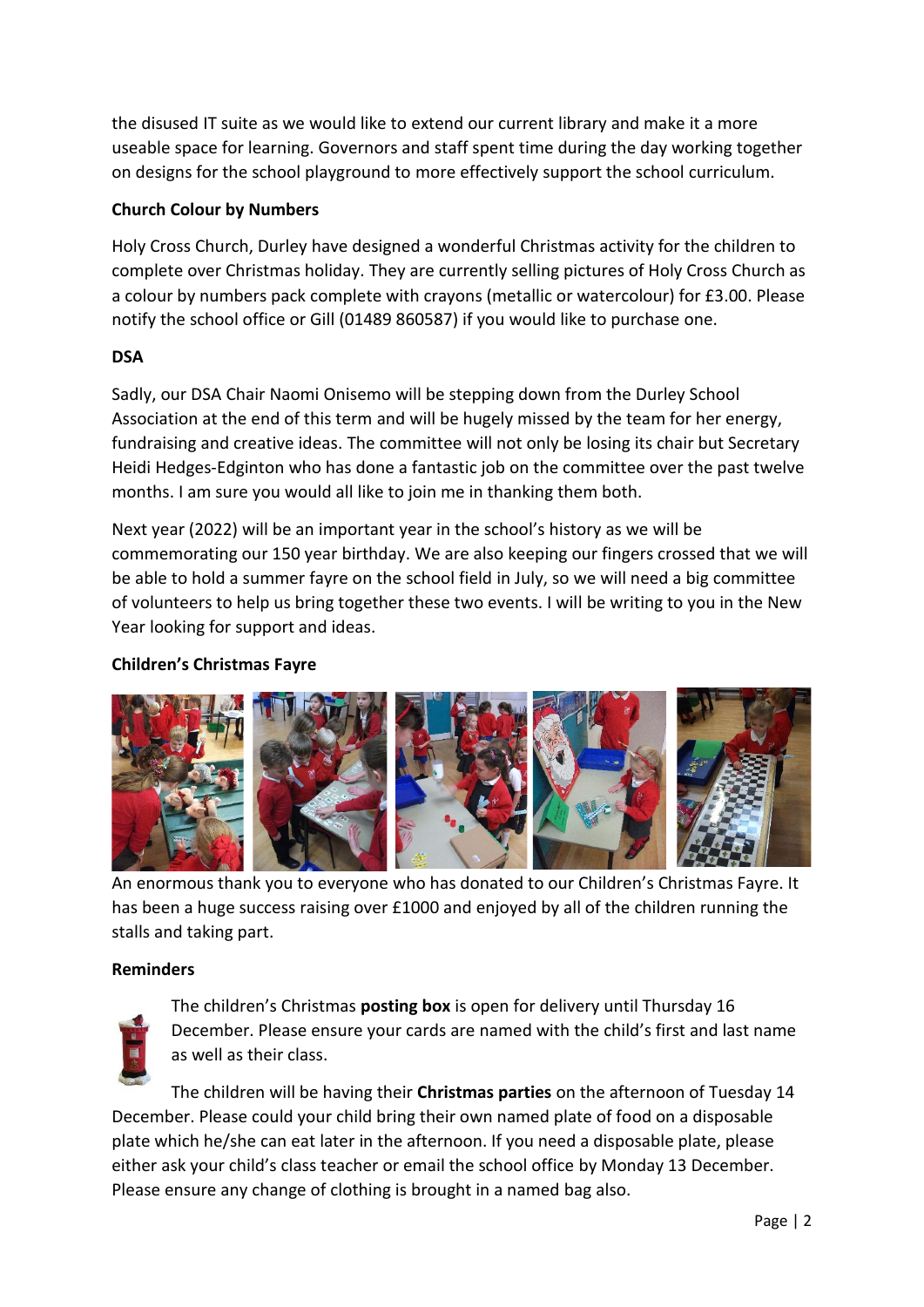The children at Key Stage 2 will be **singing carols to the Luncheon Club** on Thursday 16 December at 11.00am in the Memorial Hall. The children will be on the stage and well away from the club members. They will walk up to the hall, so please can you ensure that they are smartly dressed and wearing a coat.





We still have some families in the school who have not signed up to ClassDojo. This is a closed site which is great for communication between yourselves and your child's class teacher. We upload events, photos, film clips and reminders to keep you up to date with everything happening in school. If you need any

help getting onto the site, please do not hesitate to contact the school office. You will need to sign up for each of your children.

A reminder that contributions to **Miss Baldwin's** leaving gift and/or message for her card needs to be sent to the school office as soon as possible but by Monday 13 December at the latest.

The current arrangement is that the whole school will be walking up to Durley Church for our **school carol service** on Friday 17 December leaving school at 1:00pm and returning before the end of the school day. Sadly we are only able to invite parents of pupils in years 5 and 6 due to limited space in the church. In line with current guidelines, those attending will also be required to wear a face covering throughout the service and we would be very grateful if you could take a LFT prior to arrival.

### **Pop up Shop**

The DSA are organising a Christmas pop up shop for the children to purchase Christmas presents for the family on the afternoon of **Thursday 16 December**. Please can you make sure you send in money for your child in a named envelope and provide a carrier bag to take the present home so not to spoil the surprise! Gifts are £2.50 each and there will be a limit of 2 gifts per child. Please ensure you send in the correct money.

# **Diary Dates**

| <b>Tuesday 14 December</b>   | pm Xmas parties – please send in a plate of party food for your  |
|------------------------------|------------------------------------------------------------------|
|                              | child's afternoon party snack. Party clothes should be in a      |
|                              | named carrier bag.                                               |
| <b>Wednesday 15 December</b> | Xmas Lunch & Xmas Jumper Day (for Save the Children).            |
|                              | Please bring in green garden foliage for our table decorations.  |
| <b>Thursday 16 December</b>  | 11:00am Key Stage 2 singing to the Luncheon Club in the          |
|                              | <b>Memorial Hall</b>                                             |
|                              | pm Pop up Christmas shop for Children. Presents £2.50 each.      |
|                              | Exact money to be brought in on the day in a named envelope      |
| <b>Friday 17 December</b>    | 1:15pm Carol Service in Holy Cross Church, Durley. Sadly         |
|                              | invitation is for parents of pupils in Years 5 and 6 only due to |
|                              | lack of space.                                                   |